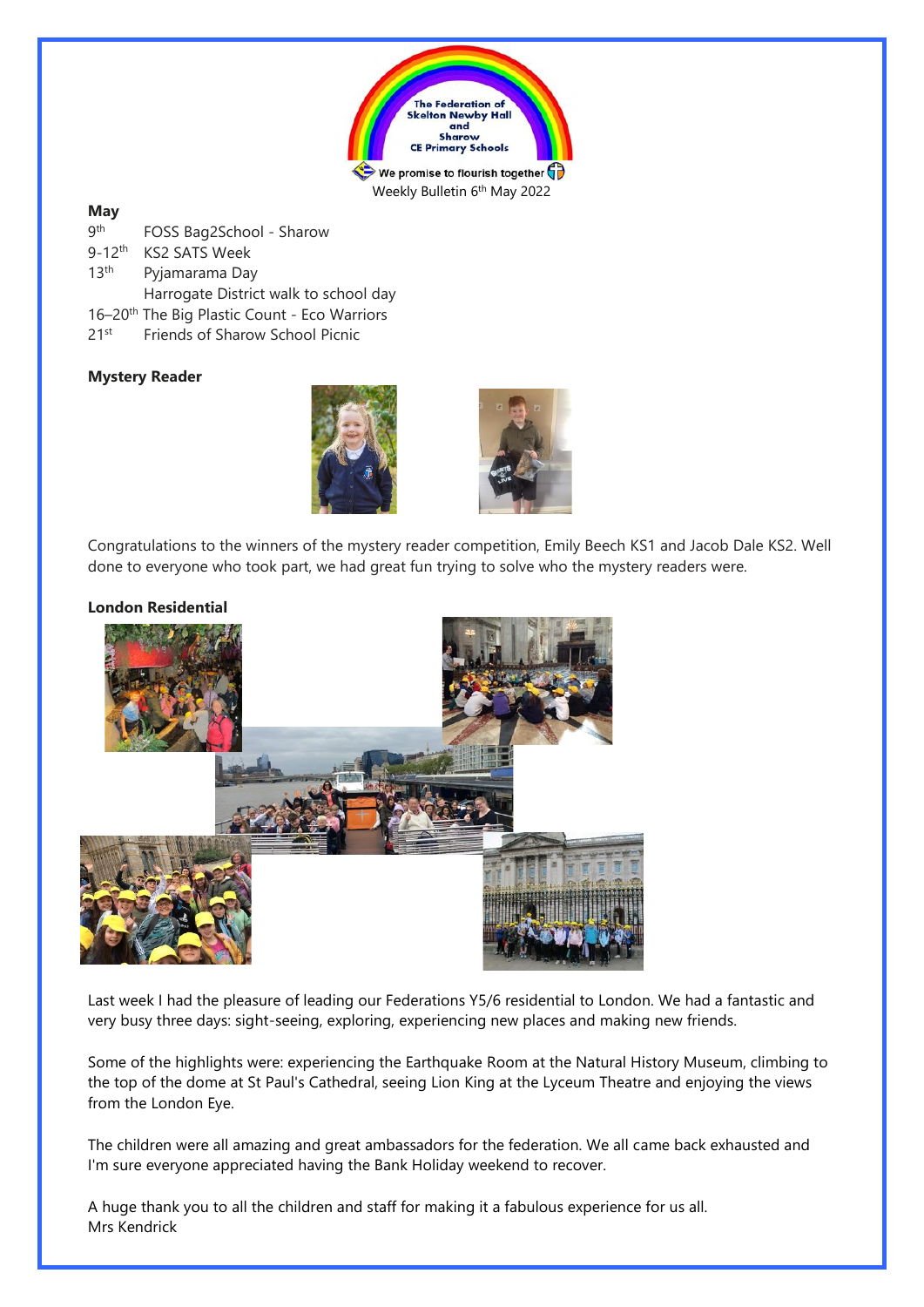#### **Pyjamarama**

Next Friday, 13<sup>th</sup> May, children are invited to come to school wearing their pyjamas, to raise vital funds to help every child get a bedtime story**.** A suggested donation of £1 can be made on Parentpay. Children will spend the day reading, enjoying, and sharing stories all in the comfort of their pyjamas and we also have a very special illustrator and author of children's books coming to visit us.

## **Harrogate District Walk to School day**

Also, on Friday 13th May, not only do you have the pleasure of coming to school in your pyjamas you can also walk, cycle, scoot or 'park and stride' the last mile to help protect our planet. Certificates will be given to each child who takes part.

#### **KS2 SATS week**

Children in Year 6 will be taking their SATS exams next week. We wish them well.

#### **Kidslingo - French**

As part of Kidslingo's classes, all children in KS2 get free access to their games site. There are loads of games in a variety of difficulties for children to practice should they wish! The great thing about these games are they use the same pictures used in class. The password for the summer term is Kidslingo\_SummerTerm\_!22 and can be accessed via Kidslingo website <https://www.kidslingo.co.uk/games/>

#### **French lunchtime Club – KS1**

Children in Sharow KS1 (Reception, Year 1 and Year 2) can book into a French club which will be held during Tuesday lunchtimes, 12.15 – 12.45. £4 per class payable half termly in advance. Click [here](https://www.kidslingo.co.uk/area/french-classes-harrogate-ripon/) and scroll down if you would like to enroll your child.

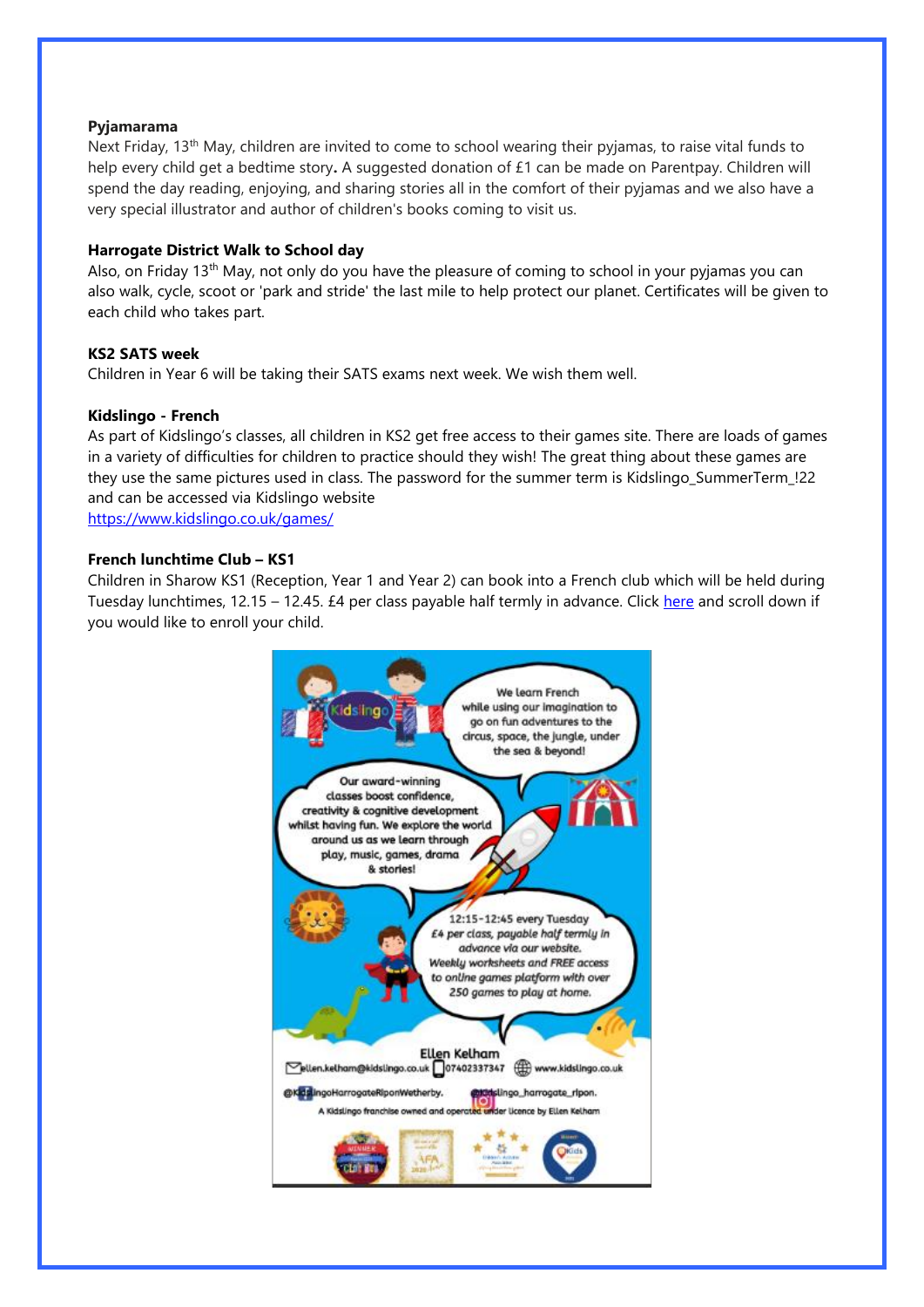### **Residential September 2022**

The current year 4 and 5 children who will move up to year 5 and 6 in September are heading to East Barnby for their Residential trip. This is now live on Parentpay for you to start making payments towards.

If anyone would like to start saving towards future Residential trips on Parentpay so that you don't have a large payment to make at once, you can do this via adding money onto your Parentpay account.

To do this, log onto your Parentpay account. At the top next to the home button click on Parent Account, then click Add Parent Account Credit, you can select a default amount or enter your own amount. It will then ask for card payment or bank transfer information.

Once the payment has been processed it will show at the top of your screen as Parent Account Credit available.

When you want to pay for an item on Parentpay for example residential trip or lunches, click to pay as you normally would then select Pay by Account Credit.

### **Nursery Admissions**

Our Nursery admissions are now open until noon on 27th May 2022 for children, aged 3 for a September 2022-July 2023 place. Please contact [admin@sharow.n-yorks.sch.uk](mailto:admin@sharow.n-yorks.sch.uk) or [admin@skeltonnewbyhall.n](mailto:admin@skeltonnewbyhall.n-yorks.sch.uk)[yorks.sch.uk](mailto:admin@skeltonnewbyhall.n-yorks.sch.uk) for an application pack.

#### **Speech and Language Drop In**

An opportunity for parents, along with your child, to speak to a Speech and Language Therapist and assistant about your child's speech, language and communiction. No appointment necessary. For further information please click [here](file:///C:/Users/boro0/Sharow%20CofE%20Primary%20School/School%20Office%20-%20School%20Office%20Documents/Caroline/1%20NEWSLETTER/Attachments/Parent%20Speech%20&%20Language%20Drop%20In%20-%20Harrogate%20%20flyer%20new%20pdf.pdf)

### **FOSS – Bag2School**

**Bag2School on Monday** – Please leave any bags at the side of the Sharow School gate, near the defibrillator, of any good quality unwanted clothes, paired shoes, handbags, bed linen, soft toys "for re-use" in bin bags to school drop off on Monday morning drop off. See their website <https://bag2school.com/what-we-collect> for full details of what they collect.

FOSS will be paid based on weight and the items are then recycled/reused. Ask your neighbours and family too.

Bag2School DON'T accept school uniforms but FOSS do! Their uniform recycling bin is located in the playground next to the bike shelter. Items will be soon available for resale with a small donation to FOSS.

**Easter Fair –** Thank you to everyone who supported the Easter fair. It was a fabulous turnout and even though we experienced all seasons weather in one afternoon, the Fair was a great success!

**Picnic -** Saturday 21st May 12-2.30 in Spa Gardens. "Come and join us with your kids for an informal picnic, crazy golf, meet some new people from school and find out more about FOSS. All welcome."